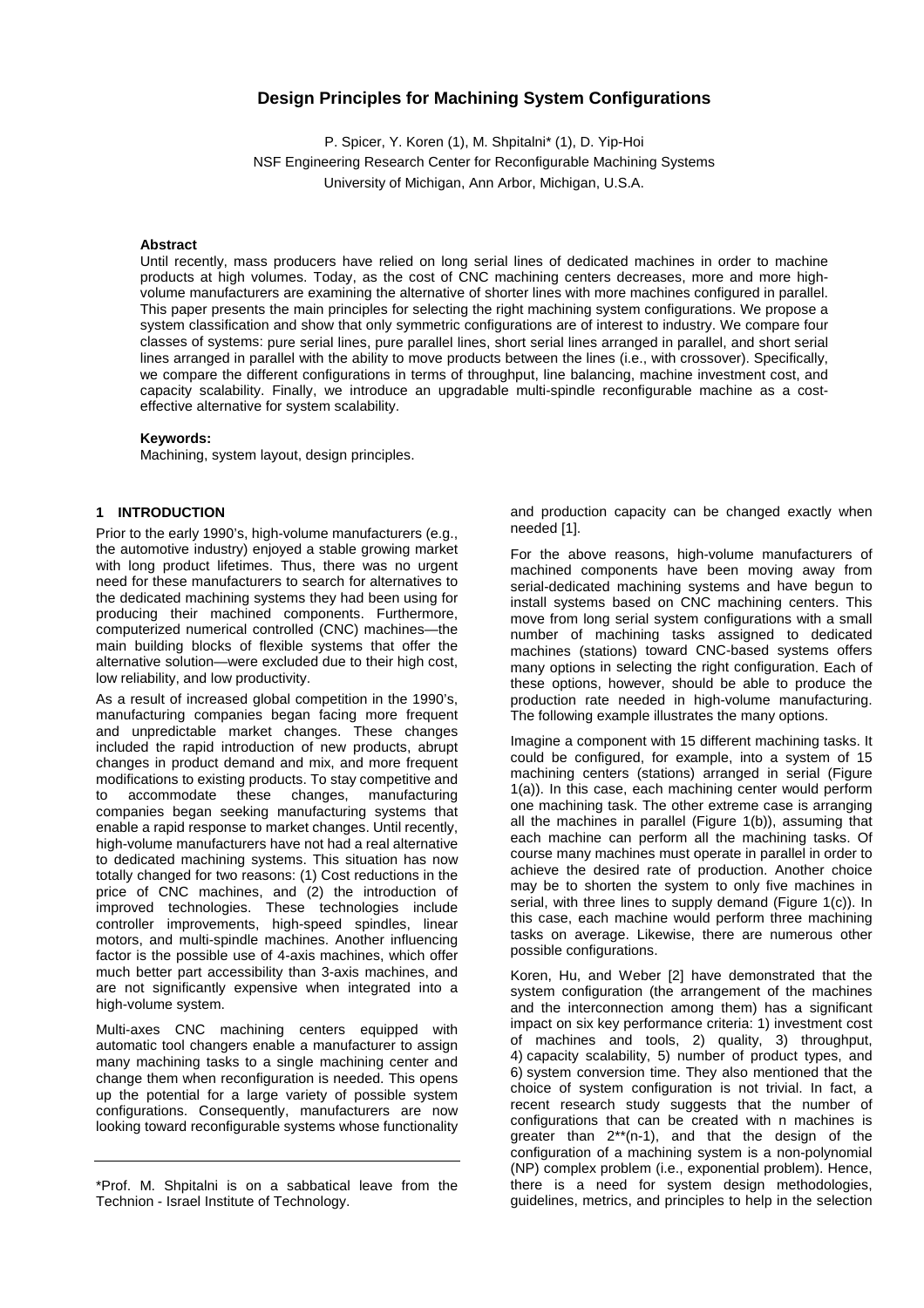of the right configuration and in the design of manufacturing systems.

In the state of the art today, however, a systematic design methodology that determines the optimal configuration does not exist. In fact, not much has been researched about the generation of configurations, and not even about the relationships between the system configuration and its performance (because the system configuration is assumed as given). The closest related research area is facility layout planning (see [3] for a general overview). But this area focuses on the efficiency of material flow and ignores the six performance criteria in [2]. Thus, more research on the relationships between the machining system configuration and its performance is needed in order to design optimal configurations. (It should also be noted that since the problem is exponential, a better understanding of these relationships will yield better heuristics, which when used to design optimal machining systems will, in turn, enable us to deal with a reasonable number of options).



Figure 1: Alternative system configurations: (a) pure serial, (b) pure parallel, (c) parallel without crossover, (d) parallel with crossover, (e) hybrid, (f) variable process.

In this paper, we identify several principles for the selection of machining system configuration. We introduce various typical system configuration concepts (Figure 1). We then show how set-up planning, machine design, and line balancing bound the scope of a system configuration. We then compare the different configurations in terms of line balancing, throughput performance, scalability, quality, machine investment cost and cutting tool costs. Finally, we briefly introduce a scalable reconfigurable machine tool (RMT) concept as an alternative to purchasing duplicate machines installed in parallel. Thus, this research creates new knowledge regarding governing rules and heuristics that can be used to design better configurations. Consequently, our research is not only scientifically challenging, but it is also very relevant and significant to the industry.

## **2 CLASSIFICATION OF CONFIGURATIONS**

Machining system configurations are determined by (1) the arrangement of the machines and (2) the relations (connections) among them. Refer to Figure 1: similar machine arrangements are shown in (c) and (d); however, the connections among the machines, and thus the configurations, are different. The configuration shown in (c) represents three serial lines in parallel, while the one shown in (d) is a machining system with crossover. A

configuration with crossovers allows that parts from one machine be transferred not only to a specific machine but also to one out of a set of parallel machines. Note that machines can "back-up" other failed machines in configurations with crossovers.

An important distinction is according to whether the system configuration is symmetric (also referred to as 'single-process') or asymmetric (also referred to as 'variable-process'). In Figure 1, only configuration (f) is asymmetric. In single-process (i.e., symmetric) configurations, each part goes through the same process plan and is executed on the same number of machines as all other parts, regardless of the path selected through the system. In such cases all the machines arranged in parallel perform exactly the same set of tasks. We refer to this set of tasks as an **'operation'**. By contrast, in variable-process (i.e. asymmetric) configurations, a machined part may experience different process plans executed on a varying number of machines, according to the path it follows through the system. In the variableprocess configuration example shown in Figure 1(f), a part may be machined by a minimum of five machines, or a maximum of nine machines. In this example many other possibilities exist.

Several factors, such as in-process inspection, quality control, process documentation, and operator training, as well as process plans and part programs, are all pathdependent (i.e., they vary according to the part machiningpath). By seeking uniformity (repetition), the industry tends to avoid asymmetric, variable-process configurations. Therefore, in this paper we limit our discussion to singleprocess, symmetric configurations.

We further divide the symmetric configurations into five classes as shown in Figure 1, namely: (a) pure serial, (b) pure parallel, (c) parallel without crossover, (d) parallel with crossover, and (e) hybrid.

Figure 1 shows examples of these classes. In pure serial configurations, there is only one possible path a part can take through the system. In pure parallel configurations, all machines are arranged in parallel to each other. In parallel configurations without crossover, short identical serial lines are arranged in parallel, and parts are not allowed to "crossover" between the lines. In contrast, in parallel configurations with crossover, parts are allowed to "crossover" between the lines (e.g., in case of machine failures). Finally, hybrid systems are a mixture of the previous configuration types.

This level of detail is sufficient to introduce and discuss fundamental configuration principles.

## **3 BOUNDING THE CONFIGURATION**

Although the choice of system configurations is very extensive, finite bounds can be established with respect to the minimal and maximal path lengths (number of operations or machines a part must go through) of the machining lines. In this section, we describe how process planning bounds system configurations.

## **3.1 Configuration Length**

A machined component, such as a cylinder head, requires many separate machining tasks (e.g. surface milling, drilling, tapping, etc.). Since the tasks are performed on multiple faces at many different angles, several different set-ups are required. For example, all of the machining tasks on face "A" of the part shown in Figure 2 may be accessible in a single set-up. The part may then be repositioned and placed in another set-up to machine the features on face "B".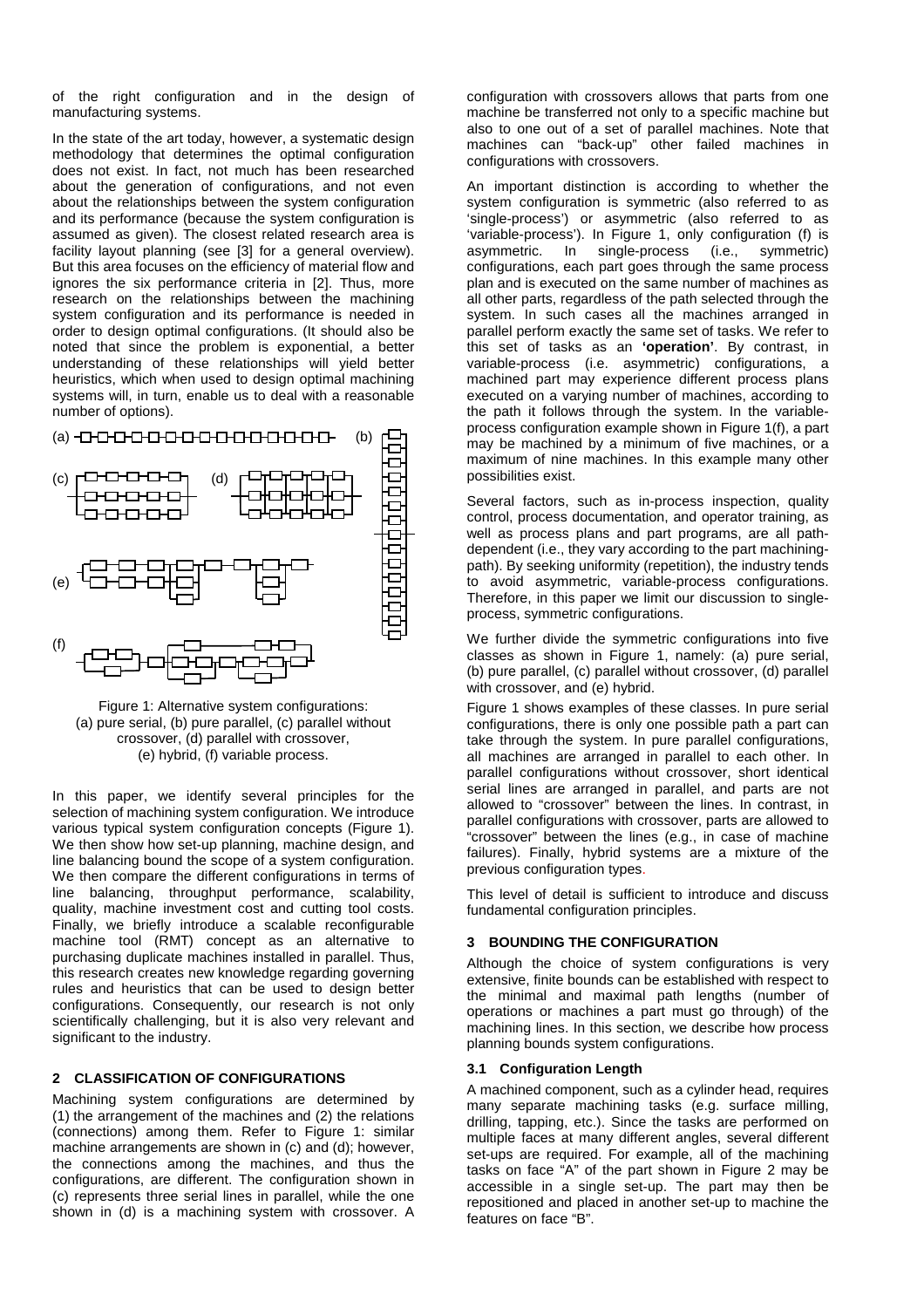

Figure 2. Cylinder head.

It turns out that the set-up arrangements selected in a system have a strong impact on the system configuration length. In order to clearly describe the relationship between set-up planning and system configuration, it is necessary to define three types of hierarchical set-up arrangements:

- 1. Fixture Set-up: The set of possible machining tasks that can be performed on a machine with a given part-holding fixture.
- 2. Process Set-up: The actual set of machining tasks assigned to a specific fixture set-up on a specific machine.
- 3. Operation: The set of process set-ups assigned to a single machine.

Fixture set-ups are determined by taking into account four factors:

- 1. Part geometry (e.g. location of machined features).
- 2. Fixture design (e.g. orientation and clamp locations).
- 3. Process conditions (e.g. feedrate and spindle speed).
- 4. Machine capability (e.g. a 3-axis machine can access only one face per set-up, while a 3-axis machine equipped with a  $4<sup>th</sup>$  rotary table axis can access multiple faces and angles).

Process set-ups are determined by assigning tasks to the fixture set-ups while taking into account four factors:

- 1. Machining task precedence constraints.
- 2. Processing time requirements.
- 3. Line balancing.
- 4. The requirement for special machining, assembly or inspection processes that mandate the use of special purpose dedicated machines (e.g. line boring, bearing cap assembly, leak testing, etc.)

In typical high-volume CNC-based machining systems, manufacturers assign only one process set-up to each operation. But, when manufacturers use so-called "A/B fixtures," they assign two different process-set-ups to an operation. This allows for machining on two different sides of two different parts while on the same machine.

In single-process configurations (see Section 2), the length of the configuration equals the number of operations that a part must go through. For example, the configuration length in Figure 1(a) is 15, in 1(b) is 1, and in 1(c) is 5. Furthermore, the following rules determine upper and lower bounds on the length of a single-process system configuration:

The maximum configuration length is achieved when only one machining task is assigned to each operation. For example, a complex part that requires 40 machining tasks has a maximum possible configuration length of 40 machines. This situation creates a very long system that is usually unbalanced, because no measures are taken to balance the line.

2. The minimum configuration length is achieved when a maximum number of tasks are assigned to each operation. For simple components, if all tasks can be done in one operation, the corresponding minimum configuration length is also one. However, for complex machined components like the cylinder head shown in Figure 2, several different operations are usually required.

Within the bounds given above, the configuration length can be changed with two basic techniques:

- 1. Operation Division: If the configuration length is shorter than the maximum, fixture set-ups can be duplicated, so that machining tasks can be assigned to more than one operation. (This can be referred to as similar operations in parallel).
- 2. Set-up Combination: If the configuration length is greater than the minimum, process set-ups can be combined together, resulting in fewer operations.

**Example**: Figure 3(a) shows an initial machining system line balance. A, B, and C denote different faces of the part, on which many machining tasks must be performed. Several machining tasks have been assigned to 3-axis CNC machines. But, the system is quite unbalanced because of fixture set-up limitations. This is because 3 axis CNCs can only access one face in each operation. Figure 3(b) shows the difference in line balance and configuration length that results from applying operation division. In Figure 3(b), operation 1 has been divided into two operations with identical fixture set-ups. This improves the line balance and increases the line length by 1. In Figure 3(c), operations 2 and 3 have been combined into one operation, because a 4-axis machine is used instead of two 3-axis machines. This improves the line balance and shortens the configuration length by one operation.





## **3.2 Configuration Width**

The configuration width is defined as the number of machines in parallel for a given configuration. For example, in Figure 1(c) and (d) the configuration width is 3. When the number of machines in parallel varies as shown in Figure 1(e) and (f) we can talk about the maximal width, which is 3 in these cases. The configuration width is a function of the required production capacity and the configuration length. Given a certain capacity requirement, the bounds on configuration width are determined as follows:

The maximum configuration width is achieved when a system configuration is at its minimum length. Each operation has a long cycle time, and many machines are required in parallel to meet capacity requirements.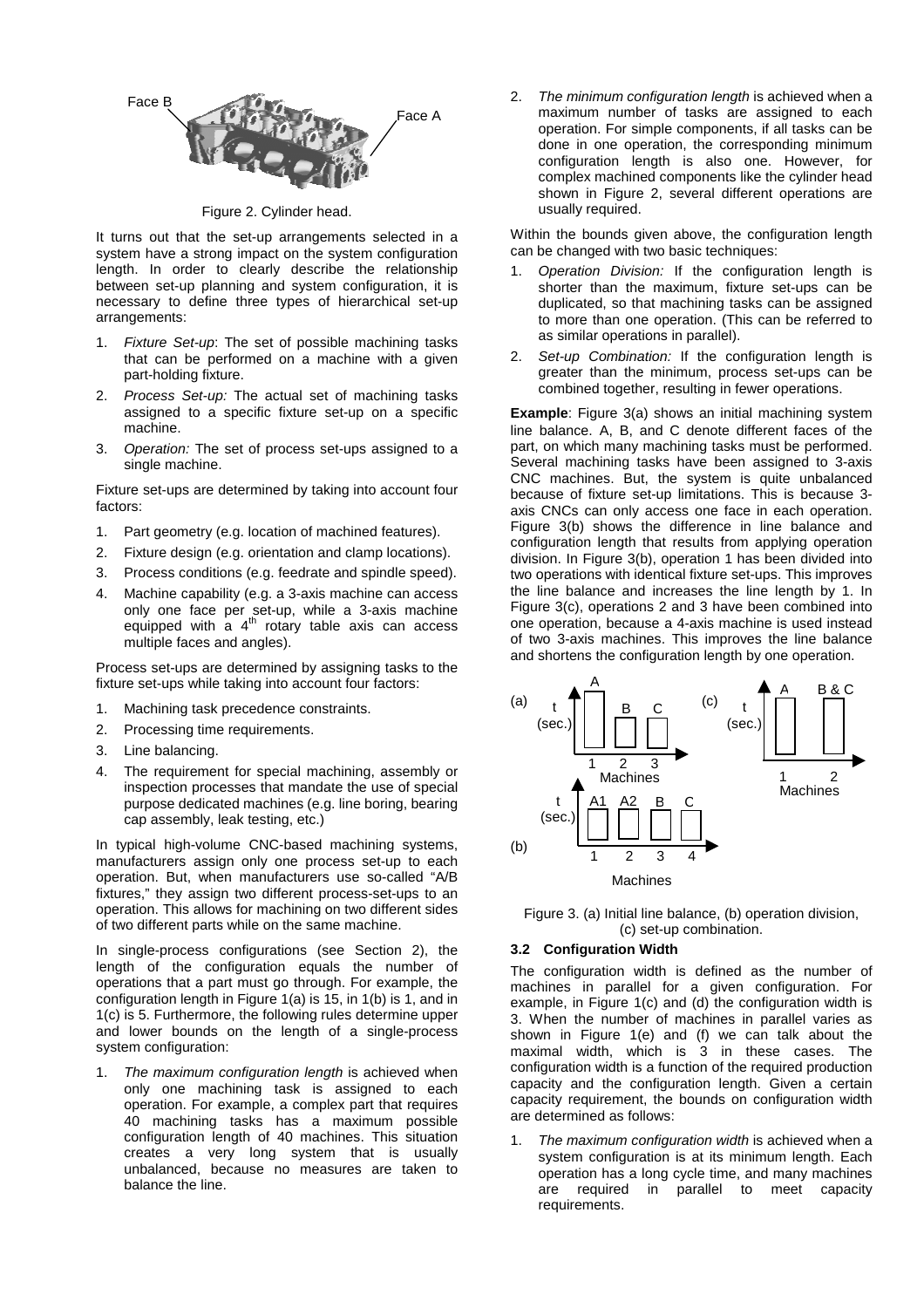2. The minimum configuration width is achieved when a system configuration is at its maximum length or close to it (such that no operation takes more time than the longest task). In this case, each operation has a short cycle time, and few machines are required in parallel to meet capacity requirements.

For well-balanced system configurations with a fixed number of machines, the total configuration solution space can be viewed as a hyperbola with length and width defined as in Figure 4.



Figure 4. Configuration solution space for a given capacity.

## **4 EFFECT OF CONFIGURATION ON THROUGHPUT**

In [2], Koren, Hu, and Weber demonstrated that system configuration affects throughput. Specifically, they showed that for a given machine reliability the expected throughput is a function of system configuration depending on the degree to which machines are arranged in serial or parallel. In this section, we expand on their ideas. When the machine reliability (or availability) is assumed perfect (i.e., 1), the throughput is called the gross throughput. The gross throughput depends on two factors: the line balancing that was already discussed, and the impact of the part transfer time, which depends on the configuration. First, we discuss the effect of system configuration on gross throughput resulting from part material handling time. Second, we describe the effects of system configuration on expected throughput due to machine availability. Finally, we explain the effects of system configuration on the throughput probability distribution.

## **4.1 Configuration Effect on Gross Throughput**

Gross throughput is defined as the maximum throughput of the system when all machines in the system are running. It is directly related to the machine part-to-part cycle time. Machine cycle time can be divided into two components: (1) machining time, and (2) material handling time. Material handling time takes a smaller percentage of machine cycle time in short parallel lines compared to long serial lines. Therefore, shorter configurations will have a higher percentage of time spent machining, and consequently higher throughput than long configurations.

For example, consider a part that requires T=100 seconds of machining tasks; and assume that it takes  $T_c=15$ seconds to load/unload a part from a CNC machine. Let us assume that a manufacturer has the choice of assigning the tasks to four (n=4) machines arranged in a perfectly balanced serial line, or four machines arranged in parallel (n=1). In the serial configuration, each machine will have a cycle time of  $100/4 + 15 = 40$  seconds, or, in general terms, the cycle time is  $T/n+T_c$ . Thus, the gross throughput is 1.5 parts per minute, or 90 parts per hour.

Note that 38% of the cycle time is spent on material handling. However, in the parallel configuration, each machine will have a cycle time of  $100 + 15 = 115$  seconds. In this case, only 13% of the cycle time is for material handling. Since there are four machines, the system cycle time is 115/4, or, in general terms, the cycle time is  $(T+T_c)/n$ . Therefore, with four machines in parallel, the throughput is: 4(3600/115)=125 parts per hour, which is significantly greater than the serial configuration. The ratio of the two productivities, 90/125, is given in the general case by the equation  $(T/T_c + 1)/(T/T_c + n)$ , where n is the configuration length. For  $T >> T_c$  the benefit of designing more parallelism in a system is not so significant as it appears in the above example.

## **4.2 Configuration Effect on Expected Throughput**

Without considering the use of buffers, machine downtime has a different effect on expected throughput depending on system configuration. The most significant difference is between serial and parallel line configurations. In a pure serial line configuration, if a single machine fails, the entire system must stop because the other machines are blocked or starved. However, in a parallel configuration, if a machine fails, the system only loses a portion of its productivity because alternative paths exist for parts to be processed. For this reason, parallel systems have higher expected throughput than serial systems. Table 1 gives some normalized expected throughput values for selected system configurations and two values of machine availability.

|                         | Configuration<br>Length: |       | 2                         | 2                          | 4     |
|-------------------------|--------------------------|-------|---------------------------|----------------------------|-------|
| Machine<br>Availability | Configuration<br>Width:  | 4     | 2<br>W/O<br>cross<br>over | 2<br>with<br>cross<br>over |       |
| 0.95                    |                          | 0.950 | 0.903                     | 0.905                      | 0.815 |
| 0.90                    |                          | 0.900 | 0.810                     | 0.818                      | 0.656 |

Table 1. Expected throughput of selected configurations.

The existence of crossover is another feature that has an impact on expected system throughput. Parallel systems with crossover have higher throughput than parallel systems without crossover due to the machine backup effect of the crossover. Thus, a parallel line with crossover has more possible paths for a part to take through the system than one without crossover because some machines may "back-up" failed machines. Therefore, failed machines have less opportunity to hinder the production of other machines. Values in Table 1 suggest that this effect, though significant, is relatively small compared to the comparison of parallel and serial systems.

## **4.3 Throughput Probability Distribution Function**

Although expected throughput is a helpful metric, it does not give complete information about how a system may perform daily. For example the serial transfer system shown in Figure 5(a) may operate with a long run expected throughput of 65.6% of gross, with a gross production rate of 100 parts per hour. This means the expected throughput is about 66 parts per hour. Unfortunately, at any given time, the system runs at 100 parts per hour or zero parts per hour. Even if the customer demand is less than 66 parts per hour, the system may not be able to supply the customer anything for long periods of time (e.g. hours, or days). Therefore, it is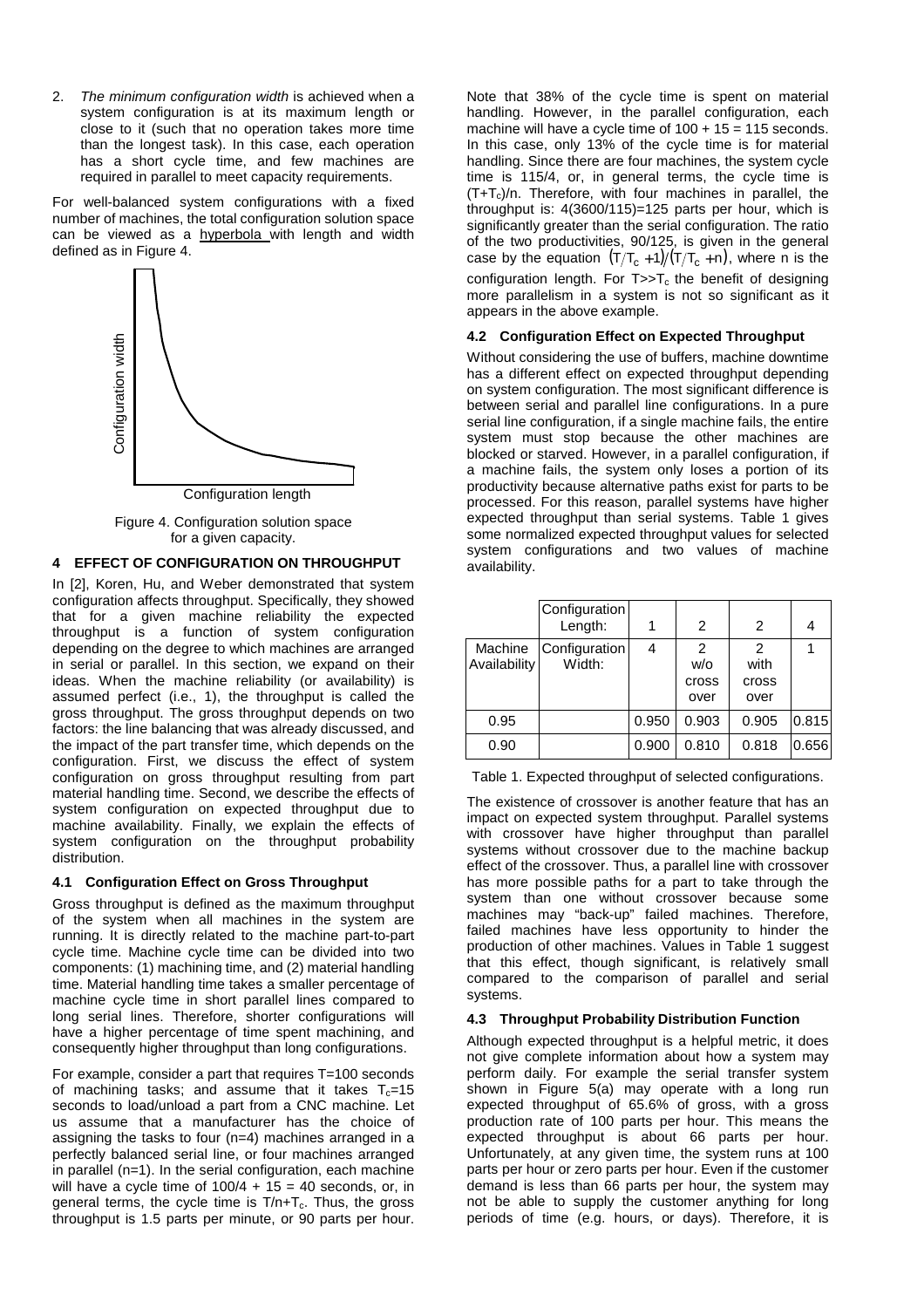important to look at a system's throughput probability distribution to determine the probability that the system will meet demand requirements on a daily basis.

Just as with expected throughput, a parallel line has a more advantageous throughput probability distribution function than a serial line. Similarly, parallel lines with crossover have the same distribution but with slightly higher probability than those without crossover. Figure 5 illustrates this point with a comparison of four systems: (a), (b), (c), and (d). All are assumed to have the same gross throughput of 100 parts per hour, and all have the same individual machine availability of 90%. Note that the difference between the use or nonuse of crossover is again small when comparing systems (b) and (c).



Figure 5. Throughput probability distributions.

Overall, our research suggests that for the same number of machines, short parallel systems with crossover will have the highest gross throughput, the highest expected throughput, and the best throughput probability distribution. Short parallel systems without crossover will perform slightly worse in terms of expected throughput and throughput probability distribution. Finally, long serial systems will have the lowest gross throughput, the lowest expected throughput, and the worst throughput probability distribution functions.

## **5 SCALABILITY**

In [1] and [4], the topic of capacity scalability is introduced. We define scalability as the ability to adjust the production capacity of a system through system reconfiguration with minimal cost in minimal time over a large capacity range at given capacity increments. Designing manufacturing systems with the characteristic of capacity scalability enables management to increase or decrease production capacity quickly and cost-effectively in response to market demand. Scalability requires the investment of some extra cost at the outset, when the initial manufacturing system is built [1]. This investment enables the company to expand the scale of production very rapidly if market conditions are more favorable than expected and demand grows.

Current CNC-based machining systems are capable of scalability because CNC machines can be added in parallel to gradually increase production capacity. However, reconfigurable systems will not only have the ability to add whole machines in parallel, but will also have modular scalable machine tools. This means that machine modules can be added to the individual machines to

change capacity more rapidly. Examples of reconfigurable machine tools can be found in [1, 4, 5, and 6].

## **5.1 Effect of Configuration on Scalability**

It was shown in [1] that system configuration has an impact on capacity scalability. Specifically, shorter parallel configurations have the ability to scale up in smaller increments, since each operation includes more machines in parallel to match the required capacity. That is, short configurations have fewer operations with more tasks assigned to each machine, and each machine has a high cycle time. Since a high cycle time translates to a low capacity, each machine added in parallel adds a small increment in capacity. This yields smaller increments of better resolution for capacity scaling. However, one must also take into consideration that these machines are more expensive. For the same reasons, long serial configurations have the worst scalability increments. Table 2 compares the smallest capacity increment for the systems in Figure 1(a), (b), (c) and (d) as a percentage of the total system throughput. Note that crossover has no effect on scalability.

| Figure 1 configurations:                     | (a) | (b) | (c) | (d) |
|----------------------------------------------|-----|-----|-----|-----|
| Minimum capacity increment   100%   7%   33% |     |     |     | 33% |
| Machines per increment                       | 15  |     |     | :   |

Table 2. Capacity increment comparison.

The following two principles summarize design for scalability:

- 1. As the configuration width increases, it becomes easier to add small capacity increments.
- 2. Adding system crossovers does not affect scalability features.

#### **5.2 Multi-spindle Scalable Machine Tool**

As an alternative to adding machines in parallel for scalability, we introduce a new multi-spindle reconfigurable machine tool concept designed specifically for scalability. Figure 6 is an illustration of the proposed machine tool. Note that it is designed with the option to have between one and four spindle units. While today it is possible to buy two-spindle or even three-spindle machines, these machines are not reconfigurable and the buyer must purchase all three spindles even if they are not needed at the time of purchase. In contrast, with the proposed multi-spindle machine, a single-spindle machine can be purchased at the outset and later converted to a two-spindle machine when the market requires higher product demand. This has the same impact on capacity as if a whole single-spindle machine had been added to the system. But the change occurs at a lower cost than that of purchasing a whole new machine.

In addition to improving scalability, multi-spindle reconfigurable machine tools have the following impact on machining systems:

- 1. Multi-spindle reconfigurable machines increase individual machine throughput and can reduce system investment cost for a given demand requirement.
- 2. Multi-spindle reconfigurable machines reduce reconfiguration time, because spindles are easier to install/remove than bases of machines.
- 3. Multi-spindle machines reduce system floor space, because fewer machines are required to meet capacity.